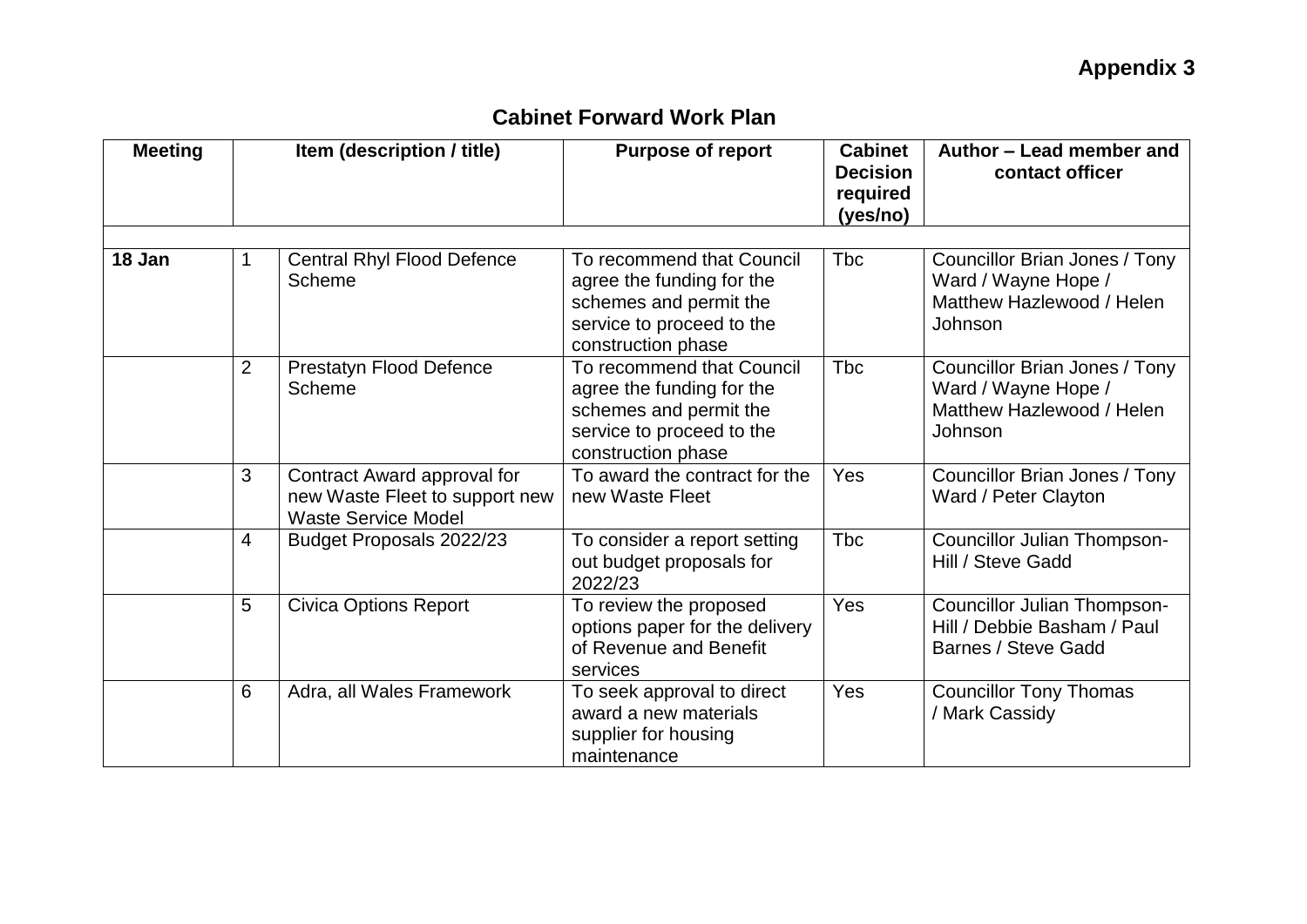| <b>Meeting</b> | Item (description / title) |                                                                                      | <b>Purpose of report</b>                                                                                                                                                                                                         | <b>Cabinet</b><br><b>Decision</b><br>required<br>(yes/no) | Author - Lead member and<br>contact officer                                |  |
|----------------|----------------------------|--------------------------------------------------------------------------------------|----------------------------------------------------------------------------------------------------------------------------------------------------------------------------------------------------------------------------------|-----------------------------------------------------------|----------------------------------------------------------------------------|--|
|                | 7                          | Housing Rent Setting &<br>Housing Revenue and Capital<br>Budgets 2022/23             | To seek approval for the<br>proposed annual rent<br>increase for council housing<br>and to approve the Housing<br><b>Revenue Account Capital</b><br>and Revenue Budgets for<br>2022/23 and Housing Stock<br><b>Business Plan</b> | Yes                                                       | Councillor Julian Thompson-<br>Hill / Geoff Davies                         |  |
|                | 8                          | <b>Finance Report</b>                                                                | To update Cabinet on the<br>current financial position of<br>the Council                                                                                                                                                         | <b>Tbc</b>                                                | <b>Councillor Julian Thompson-</b><br>Hill / Steve Gadd                    |  |
|                | 9                          | <b>Items from Scrutiny Committees</b>                                                | To consider any issues<br>raised by Scrutiny for<br>Cabinet's attention                                                                                                                                                          | <b>Tbc</b>                                                | <b>Scrutiny Coordinator</b>                                                |  |
|                |                            |                                                                                      |                                                                                                                                                                                                                                  |                                                           |                                                                            |  |
| 15 Feb         |                            | <b>Regional Memory Assessment</b><br><b>Service Invitation Tender</b>                | To seek final approval of the<br>tender award                                                                                                                                                                                    | Yes                                                       | Councillor Bobby Feeley /<br>Catrin Roberts / Catrin Perry                 |  |
|                | $\overline{2}$             | Queens Market Phase 1 -<br>award construction contract                               | To seek approval to award a<br>contract for the delivery of<br>Phase 1 of the Queens<br><b>Building Rhyl</b>                                                                                                                     | Yes                                                       | Councillor Hugh Evans /<br>Russell Vaughan                                 |  |
|                | 3                          | Contract Award - Renovation of<br>terraced houses at 2-16<br>Aquarium Street in Rhyl | To award a construction<br>contract for housing<br>development                                                                                                                                                                   | Yes                                                       | <b>Councillors Tony Thomas and</b><br>Julian Thompson-Hill / Mark<br>Dixon |  |
|                | 4                          | Proposed scheme of delegated                                                         | A decision is required on                                                                                                                                                                                                        | Yes                                                       | Councillor Brian Jones / Tony                                              |  |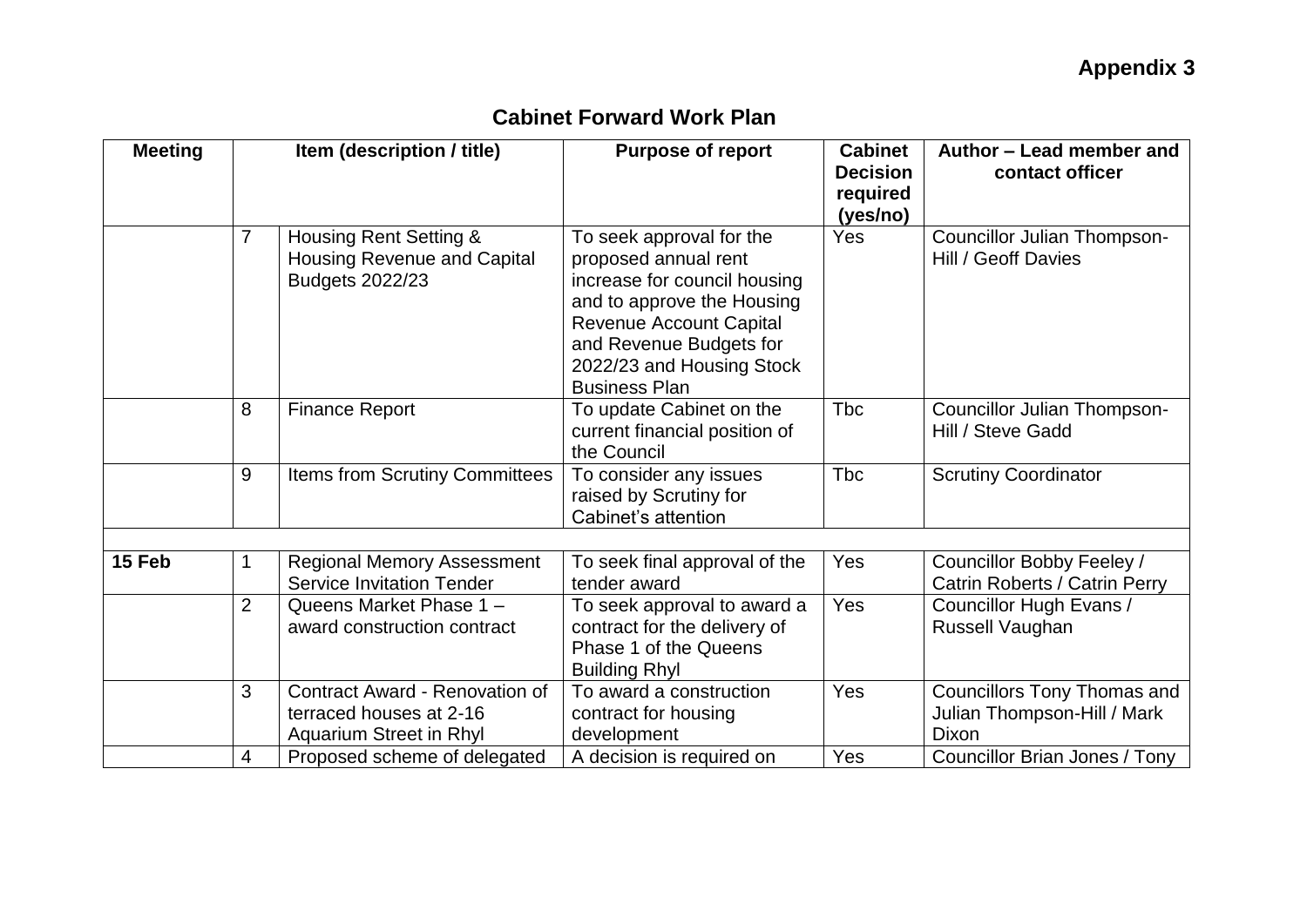| <b>Meeting</b> | Item (description / title) |                                                                                                                                        | <b>Purpose of report</b>                                                                  | <b>Cabinet</b><br><b>Decision</b><br>required<br>(yes/no) | Author - Lead member and<br>contact officer                                    |
|----------------|----------------------------|----------------------------------------------------------------------------------------------------------------------------------------|-------------------------------------------------------------------------------------------|-----------------------------------------------------------|--------------------------------------------------------------------------------|
|                |                            | decision making for land<br>acquisition (freehold and<br>leasehold) for carbon<br>sequestration and ecological<br>improvement purposes | whether or not to introduce<br>the new scheme of delegated<br>decision making as proposed |                                                           | Thomas and Julian<br>Thompson-Hill / Andrew Cutts<br>/ Alan Smith / Steve Gadd |
|                | 5                          | <b>Finance Report</b>                                                                                                                  | To update Cabinet on the<br>current financial position of<br>the Council                  | <b>Tbc</b>                                                | <b>Councillor Julian Thompson-</b><br>Hill / Steve Gadd                        |
|                | 6                          | Items from Scrutiny Committees                                                                                                         | To consider any issues<br>raised by Scrutiny for<br>Cabinet's attention                   | <b>Tbc</b>                                                | <b>Scrutiny Coordinator</b>                                                    |
| 22 March       |                            | Contract Award approval for<br>Phase 2 Construction Works -<br>DCC Waste Transfer Station to<br>support new Waste Service<br>Model     | To award the contract for<br>Phase 2 construction works                                   | Yes                                                       | Councillor Brian Jones / Tony<br>Ward / Peter Clayton                          |
|                | $\overline{2}$             | <b>Finance Report</b>                                                                                                                  | To update Cabinet on the<br>current financial position of<br>the Council                  | <b>Tbc</b>                                                | <b>Councillor Julian Thompson-</b><br>Hill / Steve Gadd                        |
|                | 3                          | <b>Items from Scrutiny Committees</b>                                                                                                  | To consider any issues<br>raised by Scrutiny for<br>Cabinet's attention                   | <b>Tbc</b>                                                | <b>Scrutiny Coordinator</b>                                                    |
| 26 April       |                            | <b>Finance Report</b>                                                                                                                  | To update Cabinet on the                                                                  | <b>Tbc</b>                                                | Councillor Julian Thompson-                                                    |